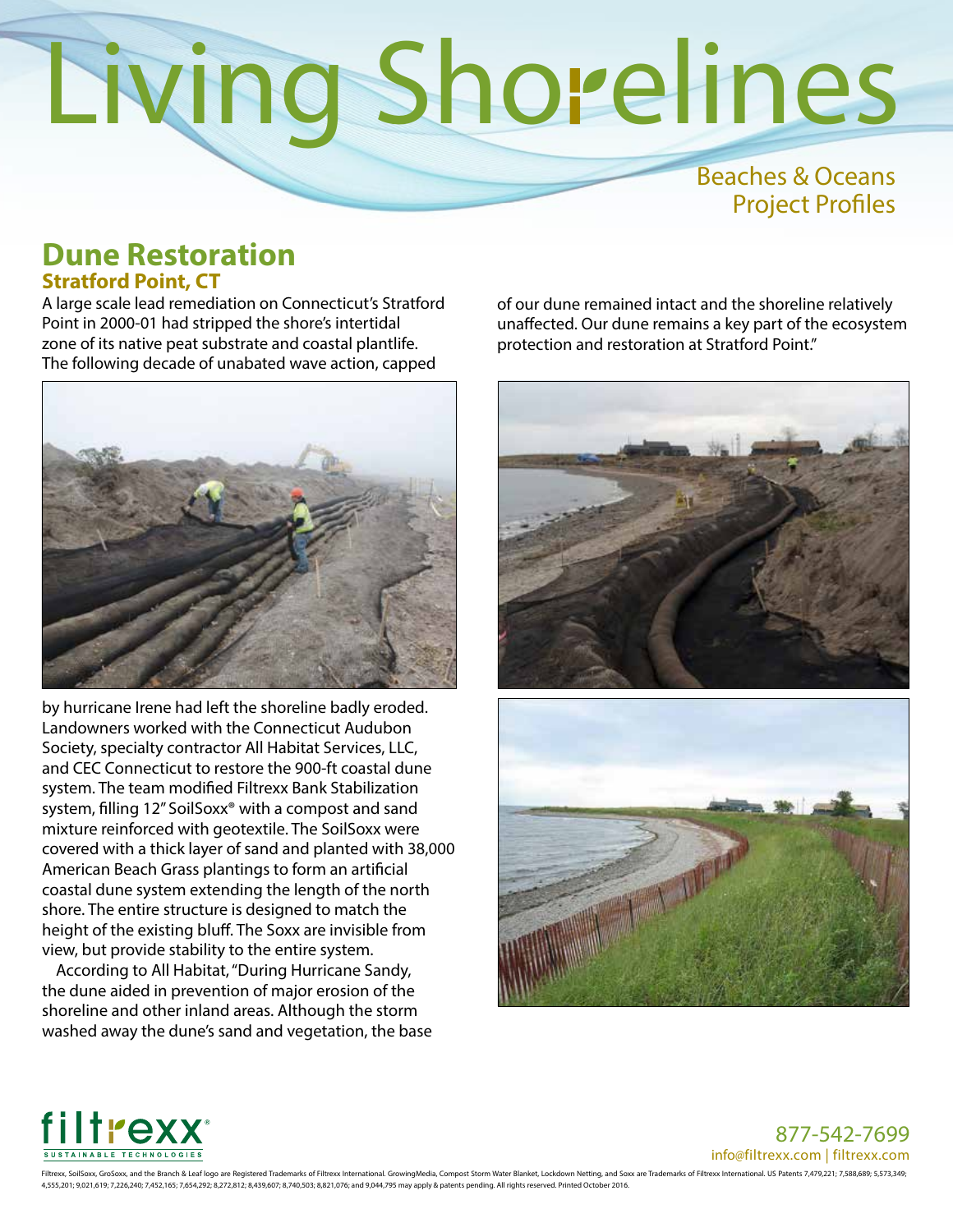#### Beaches & Oceans Project Profiles

#### **Dune Restoration Old Saybrook, CT**

In 2010, dunes along the Katharine Hepburn former estate historic landmark were renovated using dredged material from the salt marsh nearby. The area was subject to concern due to a thin amount of beach dune between the ocean and the salt marsh behind Old Saybrook.



These areas are common along the East coast, and often concerns for breaching of the dunes during surge events leads to restoration efforts to prevent loose sands in dunes from moving.

The project was coordinated by having mobile equipment on site (Filtrexx FX Machine and a track loader) and being able to use local dredge materials to fill the 12" Filtrexx SoilSoxx®. The dredge was a suitable combination of sand and organic matter depositions, allowing for it to



be used as a growing media for salt tolerant plant species. The dredge material had previously been excavated and left on site to naturally dewater over time. When used, it was at normal atmospheric conditions, in various piles around the targeted job site. Small bobcat loaders

were used to move the dredge and prepare the area to place the filled Soxx. The FX Machine was able to fill several hundred feet of soxx per run. Each layer of Soxx were wrapped in a lightweight reinforcement geogrid to keep the layers from moving upon tidal impact. The successive layers were filled and stair stepped back to an approximate 3:1 slope. Each layer of lightweight geogrid extended several feet back into the slope, buried from the successive layers on top of them. Once the Soxx were filled and the new face of the dune restored, they were planted with a variety of salt tolerant species of plugs, which immediately began to grow and thrive.







877-542-7699 info@filtrexx.com | filtrexx.com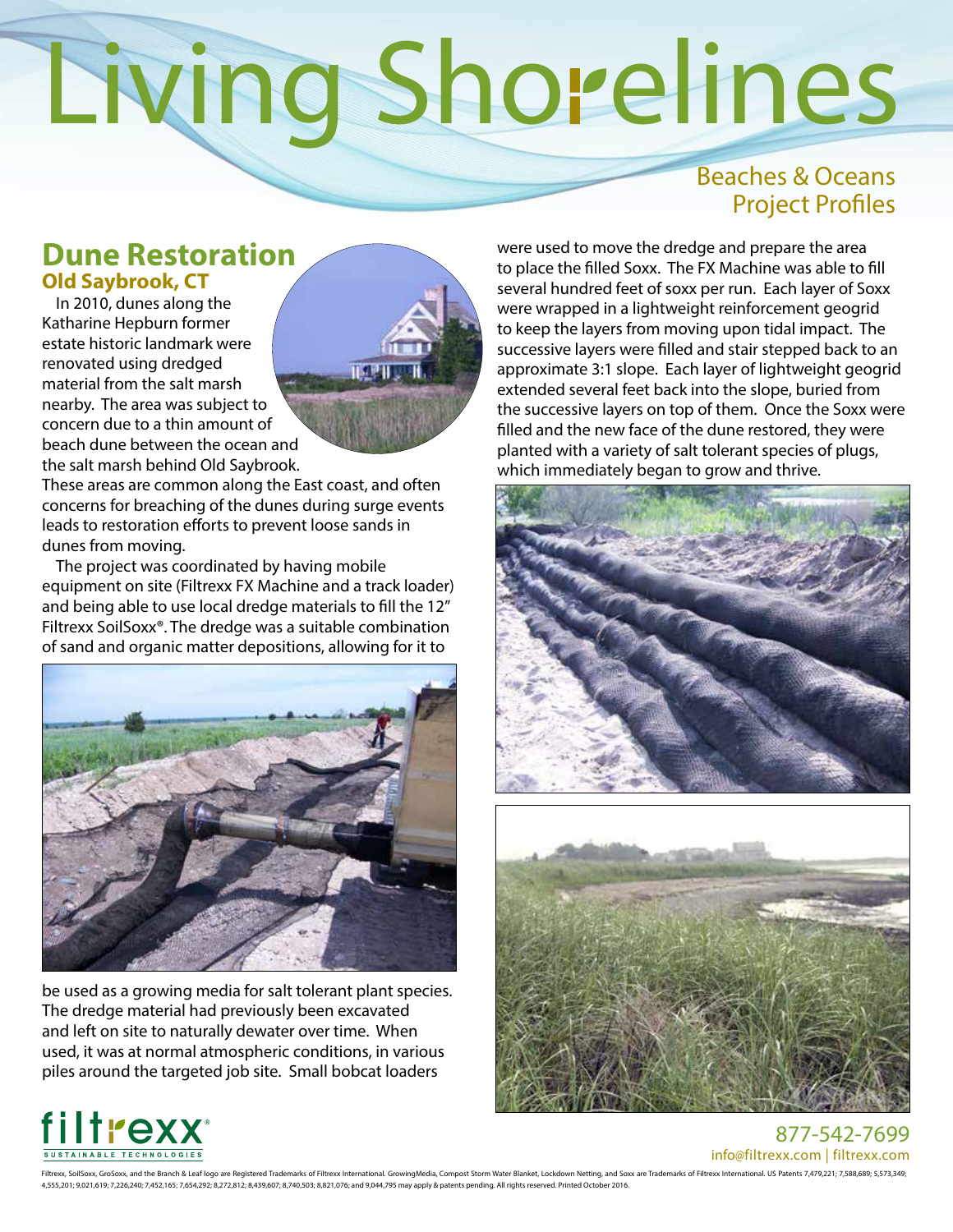Beaches & Oceans Project Profiles

#### **Dune Scarp Prevention Georgetown County, SC**

Dune scarp prevention is a new practice and design consideration among beach dune restoration and preservation efforts. Loose sand that accumulates within sand dunes is mixed with vegetation, and ideally, becomes large mounds, however there are still difficulties in holding together loose sand during tidal surge events. Full moons, large tides, storms, and hurricanes cause surge events, especially if at high tide, that often cause irreparable damage to dunes that have taken years to accumulate. When dunes begin to erode from the ocean side, the edge of the dune becomes scalloped out and is scarped with each tidal event. Each wave that continues to pound loose sand loosens the non reinforced dune, dislodges vegetation, and erodes the face of the dune. The scarp is normally nearly vertical because the sand continues to fall into the surf when the toe of the dune is washed away with each subsequent wave. As this process continues, the dune scarp becomes more and more into the center of the dune, and greater amounts of sand are washed away with each successive wave and tidal event.



*Before*

By utilizing a design concept of preventing this scarp from worsening, Filtrexx placed a SoilSoxx® at the toe of the escarpment along the face of the dune. This location is where the waves meet the dune, upon high tide. The Soxx were filled with native beach sand on location. Care was taken to ensure the mesh openings were small enough to encapsulate and contain the fine sands of the South Carolina beaches. Various sand conditions exist and if the sand is able to rinse out of the Soxx, limited protection would be provided. Filtrexx has over a dozen different selections of mesh to fit the needs of various grain sizes of sands for beach dune scarp prevention. Once the Soxx were filled, they were covered with a light layer of sand to blend in with the rest of the dune structure.



*Installation*

The next tide event brought even higher tides. Within one full tide, the Soxx not only prevented dune scarps from further progressing, but they assisted in sand deposition next to the toe of the dune, and eventually buried the Soxx in the dune toe, thereby further preserving the dune for future events. During the next low tide, another Soxx was filled directly on top of the first Soxx. **Continued...** 



877-542-7699

info@filtrexx.com | filtrexx.com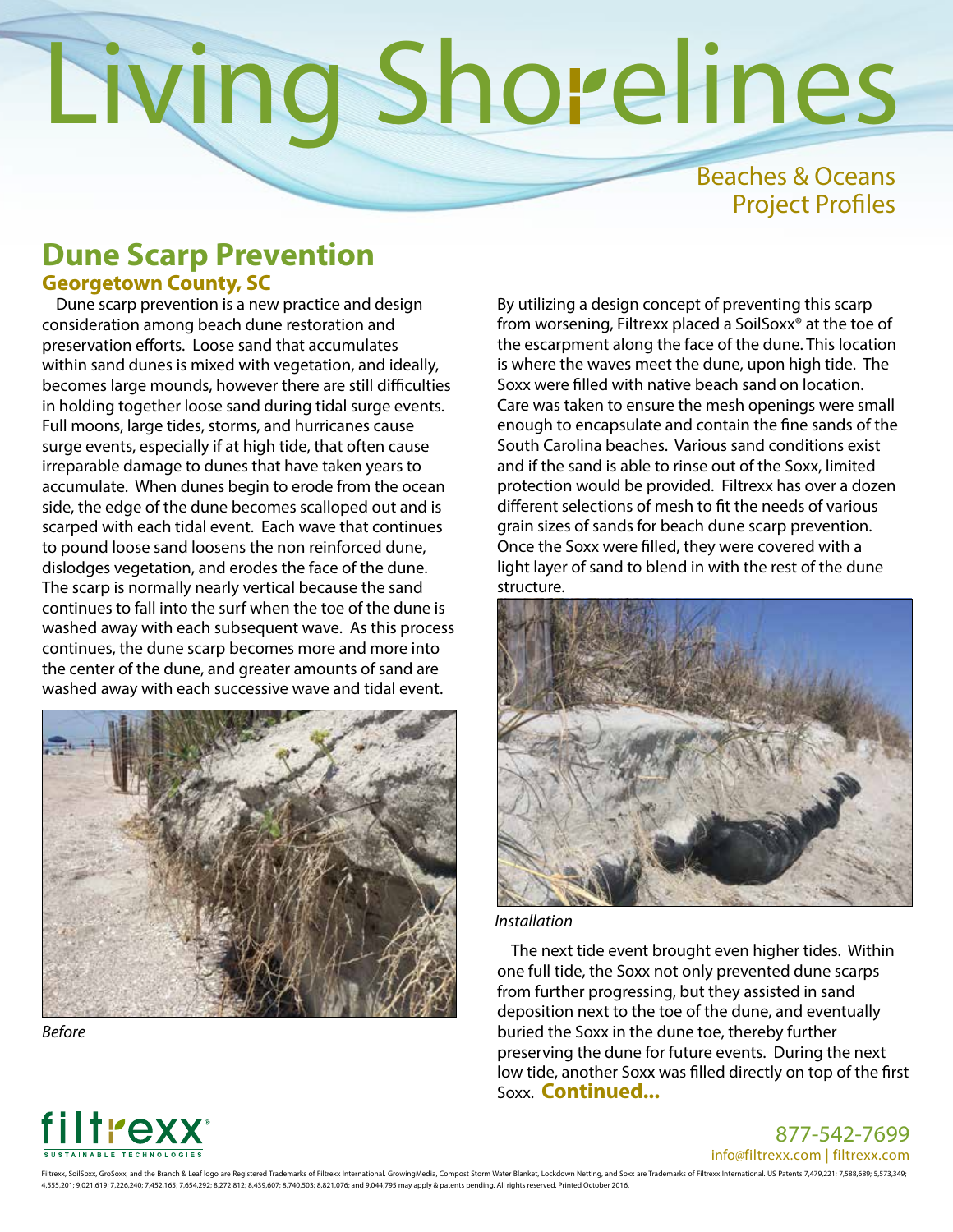#### Beaches & Oceans Project Profiles

**Continued...**It was clear that the beach had gained significant height in a storm surge and sand accumulation was happening. The installation of the Soxx prevented dune scarp during these events, and led to protection of the dune into the following year. Nearly one year later, during a similar storm event, the toe of the dune began eroding away (below). As the toe of the dune began to regress further and further into the dune structure, eventually the original Soxx from one year earlier were unearthed, and then continued to provide protection against further dune scarp. Note, the vegetation that had grown partially into the Soxx over one year had more success in resisting erosion from tidal events than those plants without Soxx.



*After storm surge (1 year)*

The minimum size of Soxx to be considered for dune scarp protection should be 12" in diameter, filled with native beach sand, and filled to a continuous length of at least 25 feet. If possible, continuous lengths of several hundred feet will be less likely to move during severe storm events. The use of lightweight geogrid wraps can also be considered, during the dune construction process, and this practice allows dune scarp prevention to be part of a future preventative planning process for responsible dune managmenet.



877-542-7699 info@filtrexx.com | filtrexx.com